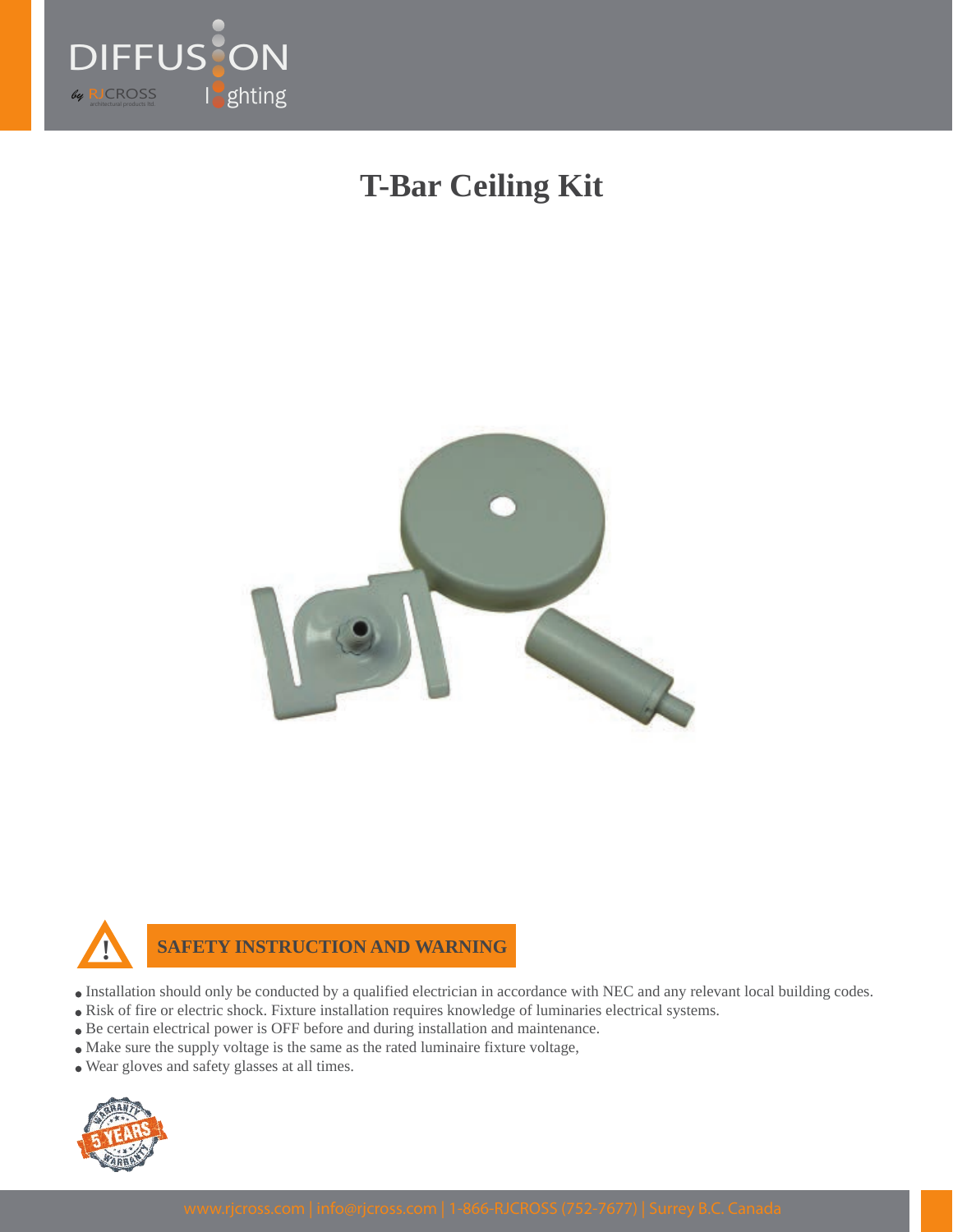

## **Installation**





## **Step 2.**

Slide one side of the clip on the T-bar, then twist it and slide the other side of the clip.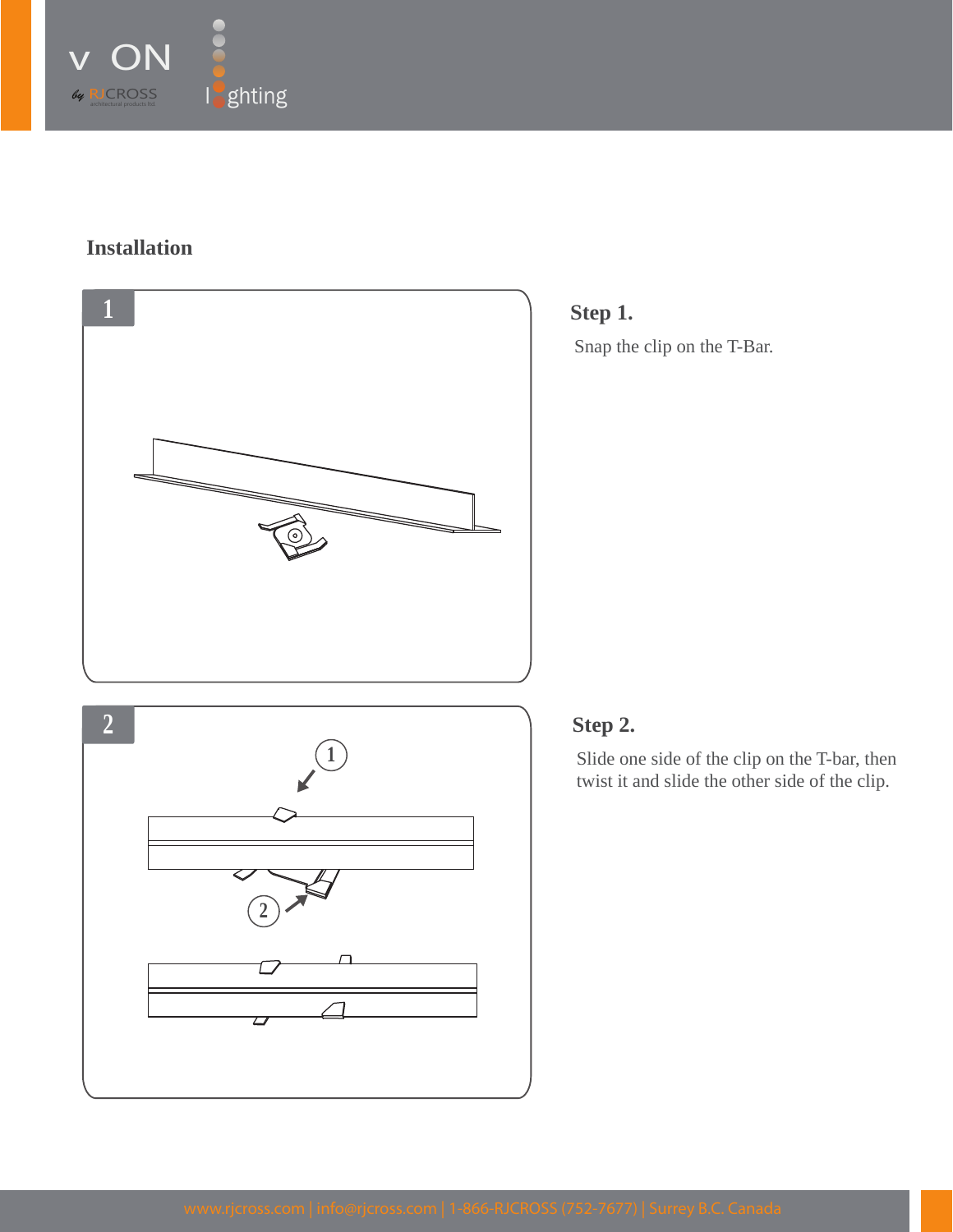





Attach the 2" Canopy and Large Gripper to the screw that is on the T-Bar clip.

## **Step 4.**

Screw the Gripper until the kit is firmly attached to the T-Bar.